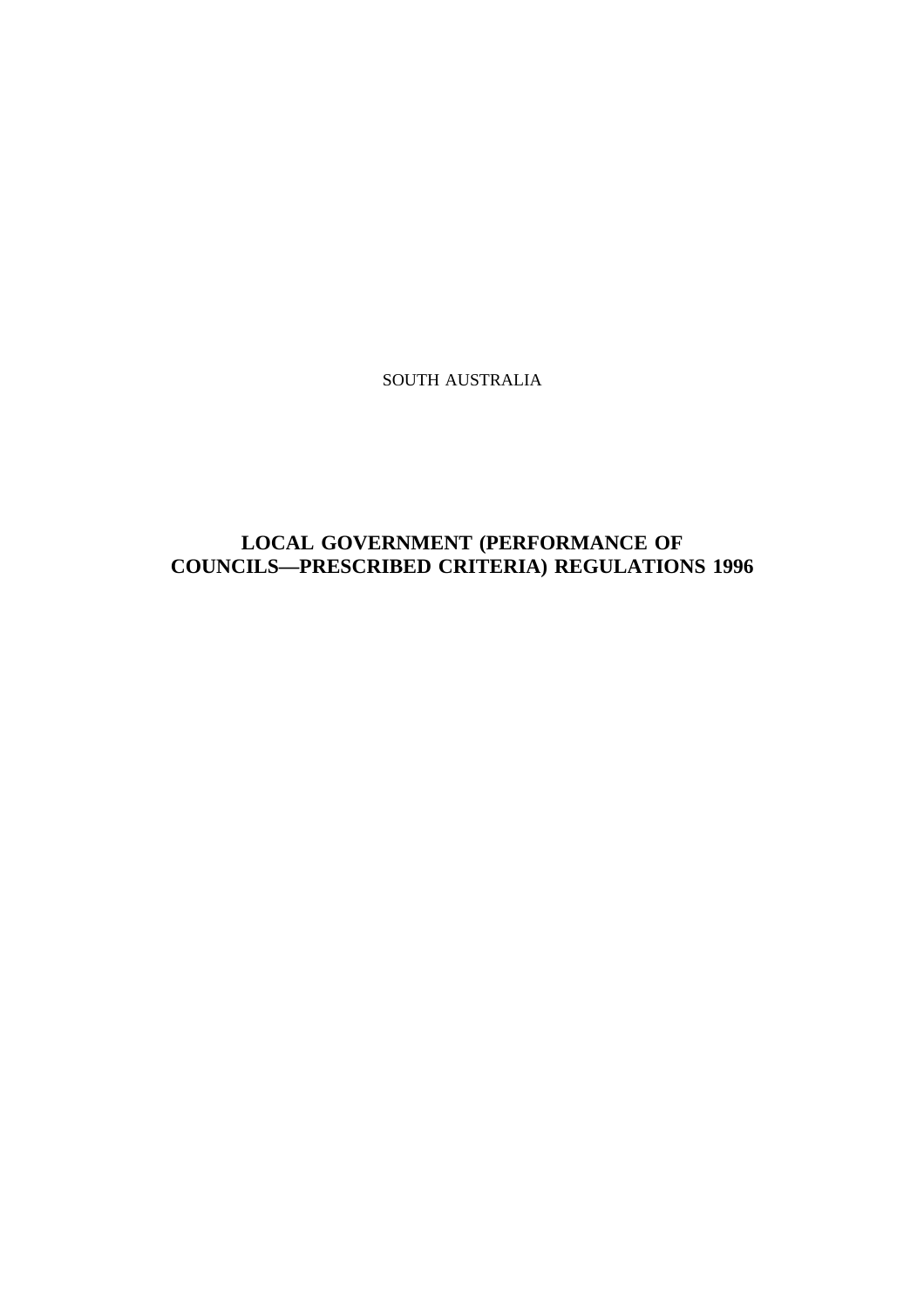# **SUMMARY OF PROVISIONS**

- 1. Citation<br>2. Commer
- 2. Commencement<br>3. Interpretation
- 3. Interpretation<br>4. Prescription of
- Prescription of criteria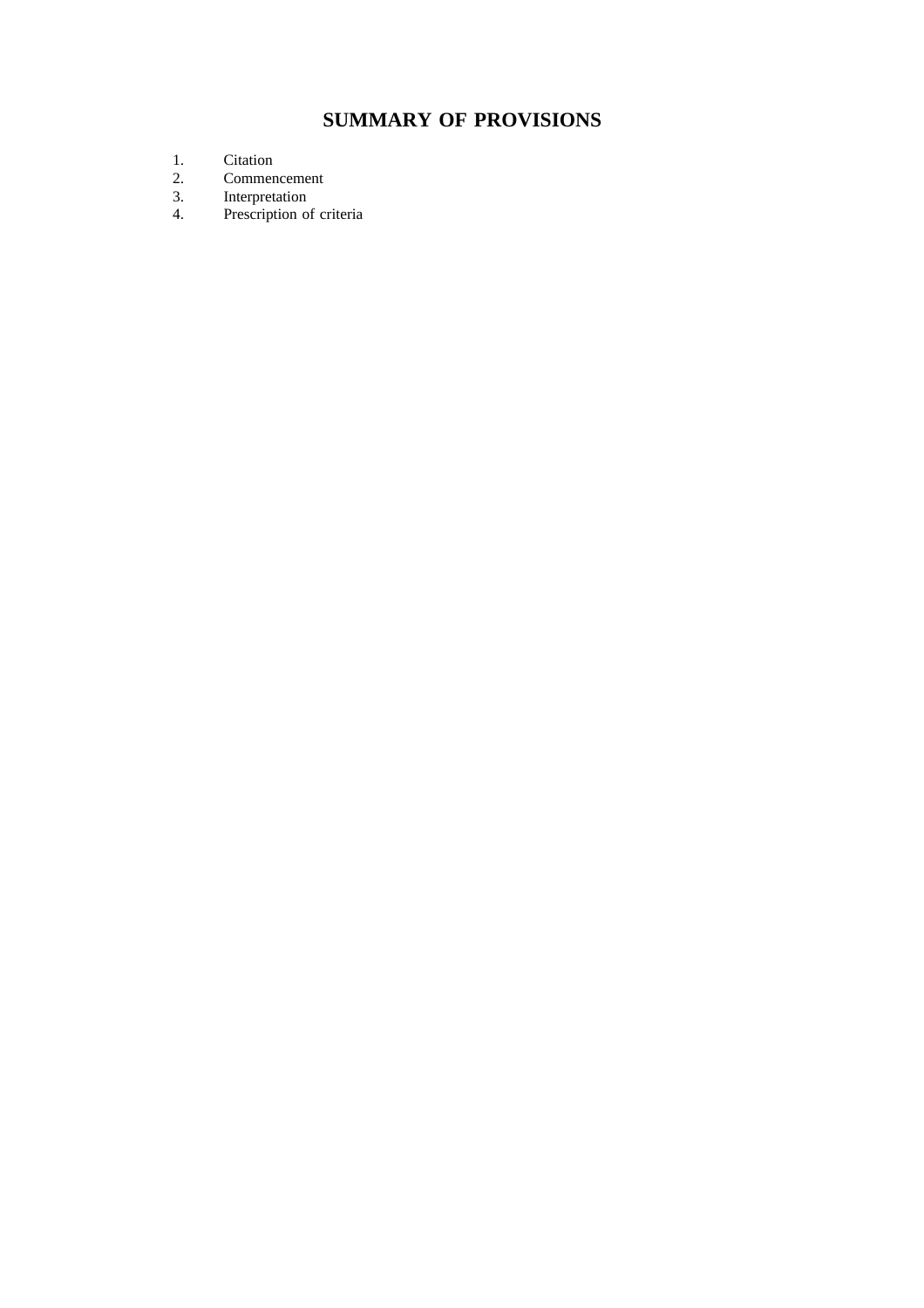### **REGULATIONS UNDER THE LOCAL GOVERNMENT ACT 1934**

*Local Government (Performance of Councils—Prescribed Criteria) Regulations 1996*

being

No. 77 of 1996: *Gaz*. 23 May 1996, p. 2579<sup>1</sup>

<sup>1</sup> Came into operation 23 May 1996: reg. 2.